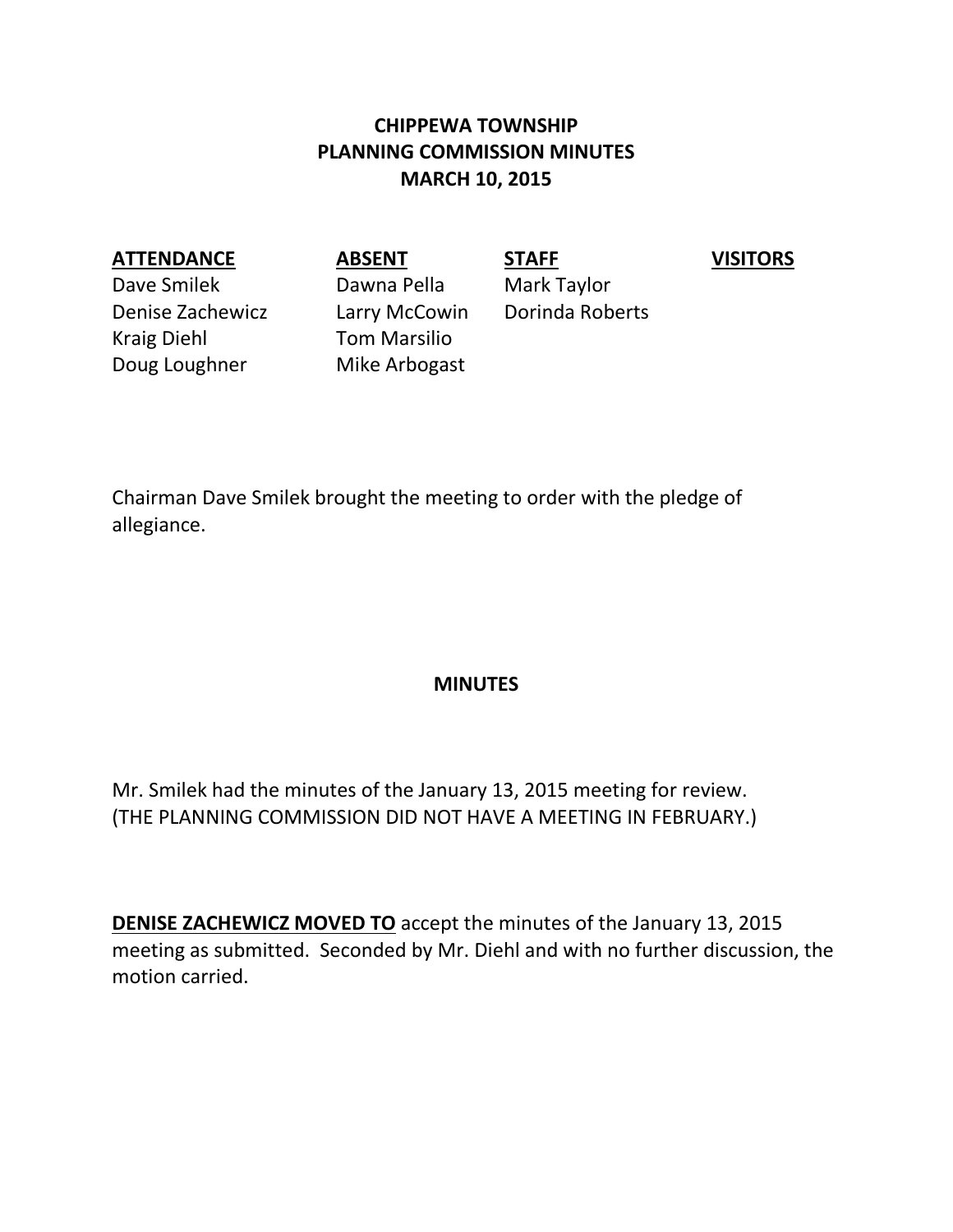# **ITEMS FOR DISCUSSION**

**1. HOSTETTER PLAN OF LOT LINE CONSOLIDATION -** The proposed plan is to subdivide and consolidate parcels and lot lines for 57-033-0300 and 57- 033-0400. Mr. Hostetter wants to subdivide parcel 57-033-0300 into two lots, which would be lots #1 and #2. Both lots are currently vacant and located in the

Township's Industrial Corridor zoning district.

Mr. Culler's only comment was to show "rear" and "side yard" building set back lines for both lots #1 and #2. With Mr. Culler's recommendations met, Mr. Taylor said the proposal was ready for approval.

**\*MS. ZACHEWICZ MOVED TO** recommend to the Supervisors approval of the Hostetter consolidation contingent upon Mr. Culler's comment being met. Seconded by Doug Loughner, the motion carried unanimously.

2. **PROPOSED ORDINANCE –** Mr. Taylor presented copies of proposed ordinances 249, 244 and 250. Solicitor George Verlihay recommended adding protection in code of ordinances for seismic testing. Jeff Pierce reviewed the ordinances and recommended altering the definition contained in the ordinance, particularly pertaining to enforcement.

Ordinance 244 and 250 pertaining to oil and gas is being reviewed by Jeff Pierce. Mr. Taylor will forward via email to the board members the ordinance with Jeff Pierce's recommendations once he receives them.